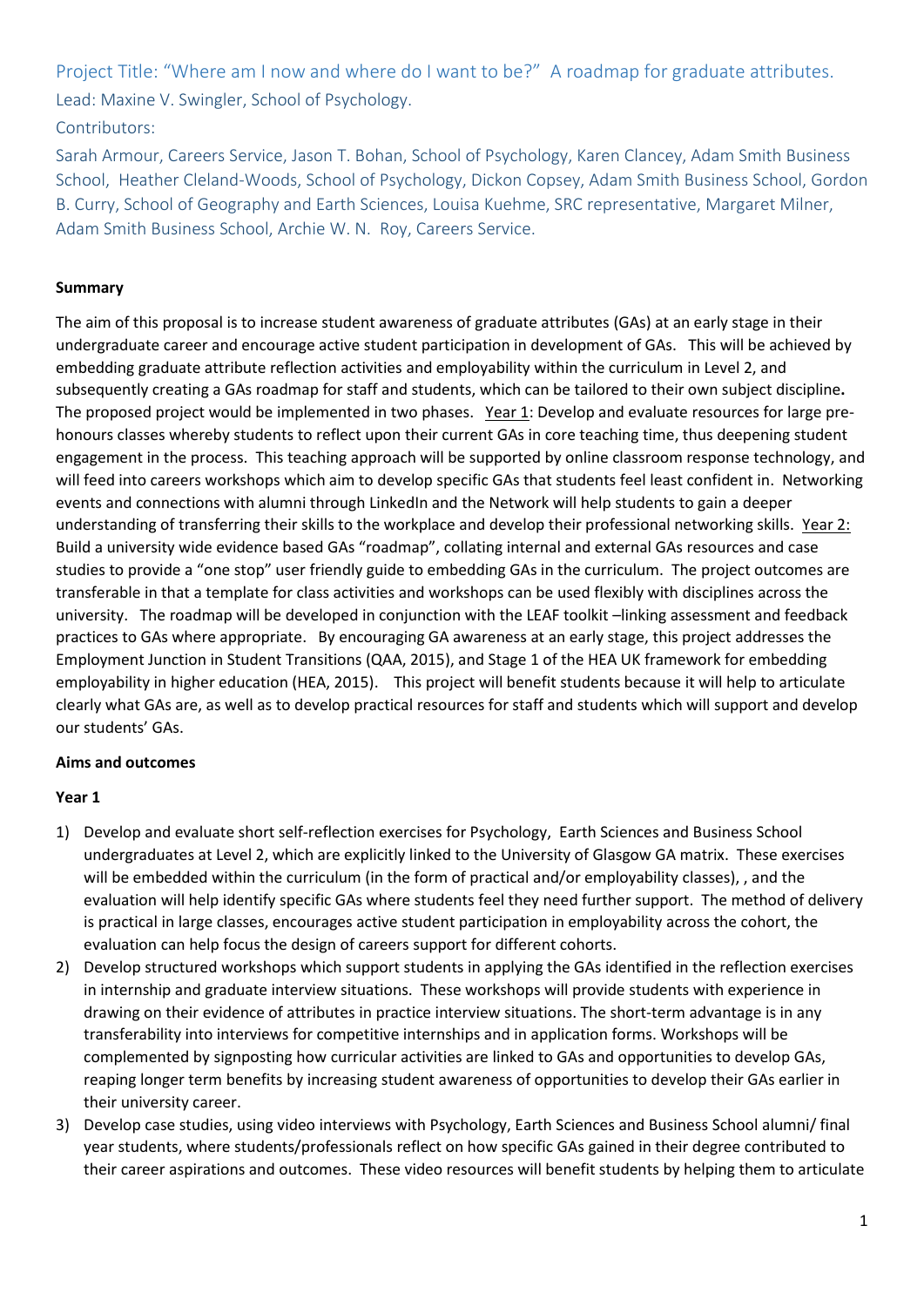these skills in a job market context, learn how the graduates further developed their skills set following graduation and showcase what they can be doing now to prepare for post-graduation.

4) Develop students' confidence in professional networking with alumni to enhance their understanding of GA. This will be supported by the use of LinkedIn and The Network and also by an on campus networking event, involving professional bodies (e.g., British Psychological Society, University Geoscience UK), Psychology, GES, and ASBS alumni, and student societies.

## **Year 2**

Develop an interdisciplinary road map to support students in their development of GAs, and to support staff in embedding GAs in their courses. The road map would pull on existing resources and support staff and students in: 1) identifying specific GAs within their own curriculum; 2) gaining co-curricular and extra-curricular experience to strengthen their GAs; 3) establishing links with alumni and professional bodies in their career path. The project will work in conjunction with the LEAF project (Sykes, Bohan, Swingler, 2015) in reviewing how GAs map onto a range of assessments, to allow staff and students to better map learning and teaching strategies to the personal development of GA.

### **Previous work**

[Graduate attributes](http://www.gla.ac.uk/students/attributes) at the University of Glasgow are defined as "…the academic abilities, personal qualities and transferable skills which all students will have the opportunity to develop as part of their University of Glasgow experience." There is increasing emphasis on the importance of making GAs (GAs) explicit to students as part of their degree programme (e.g., Cranney & Dunn, 2011), and the role of students themselves in proactively developing GAs as part of the student experience (Daniels & Brooker, 2014). The integration of GAs into the curriculum often takes the form of Personal Development Planning (PDP) capstone modules and stand-alone careers sessions delivered in the honours years of study (Wadkins & Miller, 2011). However, it has been argued that neither of these methods really "embeds" employability (Akhurst, 2005) and that awareness of GAs in the pre-honours years is typically low (Morris, Cranney, Jeong & Mellish, 2013). Recent debate in the H.E literature about the effectiveness of GAs initiatives and evidence from employers suggest that further support from universities is needed for students to effectively market and evidence their individual GAs (Green, Hammer & Star, 2009; Hugh-Jones & Sutherland, 2007).

Curry and colleagues have successfully developed student ePortfolios on Mahara which are explicitly linked to GAs, and have recently further developed this to include LinkedIn (Copley, Roden, Curry, Aidulis, & Price, 2015), contributing toward a growing body of [good practice resources.](http://www.gla.ac.uk/services/learningteaching/resourcesforstaff/goodpracticeresources/graduateattributesemployabilityandpdp/) However, it can be challenging to engage students in non-core activities, such as building PDP portfolios, in large pre-honours classes, particularly as there is an increase in undergraduates who work part time or have voluntary work commitments while studying (Gbadamosi, Evans, Richardson,& Ridolfo, 2015; UCAS, 2011). Th[e GA student engagement strategy](http://www.gla.ac.uk/media/media_272565_en.pdf) emphasises the need to provide opportunities for students to engage with GAs at key milestones within the student lifecycle. On solution may be to use core teaching time for students to actively reflect upon GAs gained from the curriculum and wider student experience, and the value of further developing skills at pre-honours level.

Student engagement with employability activities is also influenced by their subject of study, with only 10% and 6.5% of COSE students attending one to one careers appointments studying Psychology and Geography & Earth Sciences (GES) respectively. A similar pattern emerges in student attendance at voluntary careers workshops delivered to schools across the college (source-CoSE summary of Careers Service & School Specific Activity, 2015-16). Furthermore, the number of students in Psychology and GES going into full time professional/managerial positions after graduation in 2013-14 was lower than the COSE average (source- CoSE Destination Statistics for 2013-14 leavers).

To try and address these issues, we have piloted employability exercises in pre-honours psychology and earth sciences practical classes. In the psychology practical classes, students were asked to reflect on their curricular and extra-curricular activities and how the practical skills gained from these activities were linked to GAs. Activities were followed by careers workshops focused on gaining confidence in communicating GAs in an interview context, and the benefits of engaging with professional networking sites. Initial findings (Swingler, Armour, Bohan, Cleland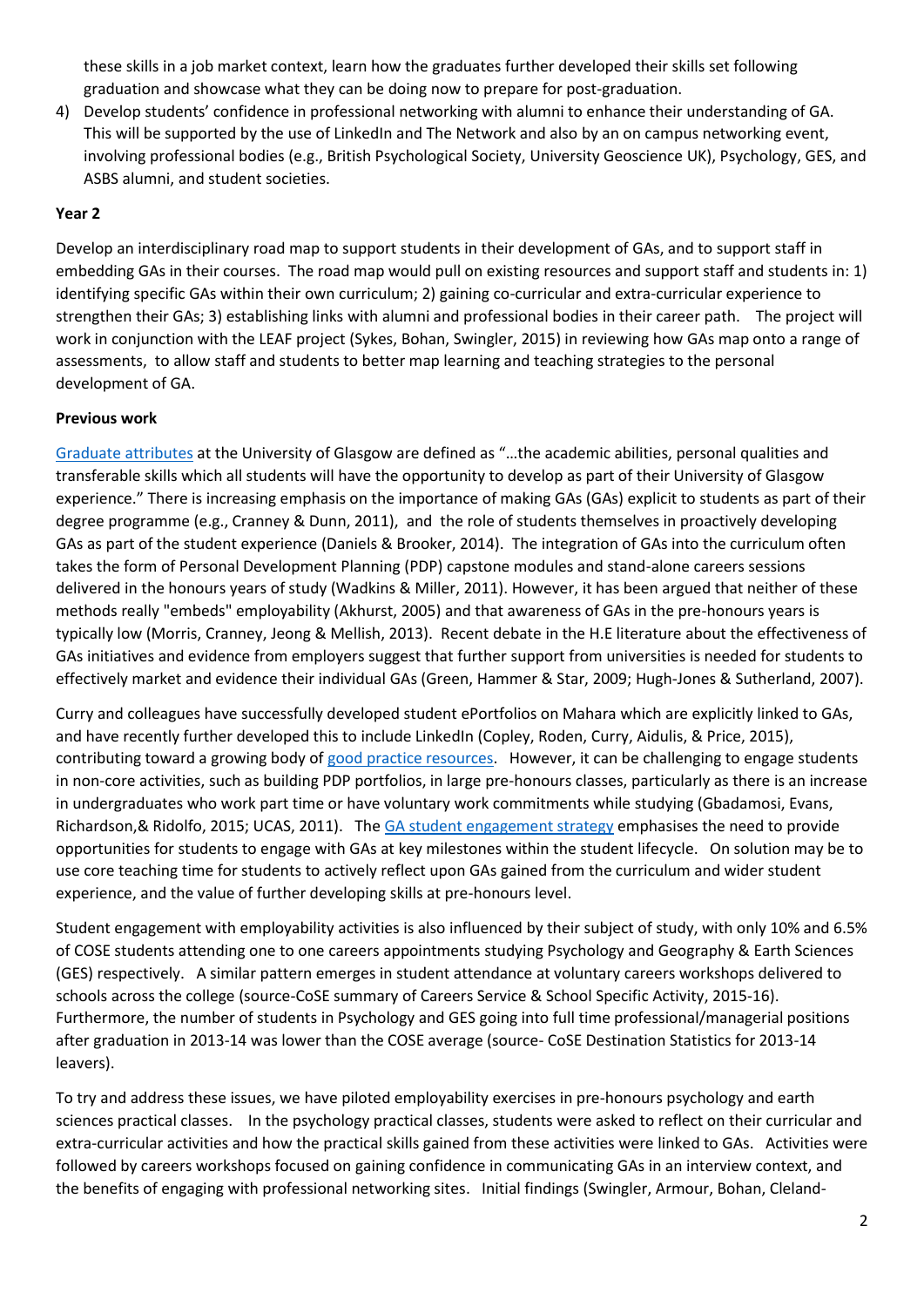Woods, Curry, Roy, 2016) suggest a small but significant increase in self- efficacy beliefs in each of the GAs after the in class reflection activities. Students attending the workshops felt more confident and knowledgeable in presenting their attributes to employers. The level 2 sessions for Earth Sciences students investigate the use of professional and social networking, examine employer websites, job descriptions, and discuss summer Internships opportunities, and application procedures. Students also begin to develop own cv/profile using Mahara and/or LinkedIn, and this focusses attention on their GAs that they can either provide evidence of, or need to plan for.

These pilot findings will provide a basis for mapping GAs to develop a template for class exercises workshops which include key elements of the previous exercises in Psychology and GES, but allow the context of the subject discipline and employer to be varied. The focus on the mapping process over three different disciplines and cohorts will help establish which GAs are more intuitive to "map" onto curricular and extra-curricular activities, and which GAs, are more challenging for students to engage with. The aim in year 2 is for these in class activities to be used a flexible resource, used across disciplines, and to develop a GAs roadmap as a resource students and staff.

### **Student engagement**

Consultation with students on the pilot activities and workshops elicited positive feedback. However, students felt that class activities and workshops should be aligned more closely with their subject of study, and were eager to find strategies to develop their GAs, e.g. *"I feel like we spoke a lot about how we develop GAs, but not how we would then go on to actually use them. So examples of attributes in relation to specific jobs would be helpful".* Ms Louisa Kuehme (currently a Level 2 Psychology student and contributor on the bid) will provide feedback on materials for class activities in year 1 and contribute to the planning and piloting stages of the GAs road map in year 2. The SRC representative for Psychology (2016-17) will liaise with the SRC regards increasing student awareness of the opportunities to develop GAs. Student interns will conduct and analyse focus groups to explore individual students' experience of the class reflection activities and workshops; the wider student experience, and how these impact on perceived GAs. Final year undergraduates and relevant student societies (e.g., PsychSoc, guearthsci) will be involved in the planning and organising of the networking event.

#### **Methodology**

The project activities in year 1 will involve further development and evaluation of the in class group work exercises and workshops for Level 2 Psychology and Earth Sciences undergraduates, and development of class exercises for Level 2 undergraduates in the Adam Smith Business School at the University of Glasgow. The exercises and workshops will follow a similar structure across subject disciplines. Class activities will adopt a problem solving approach, whereby students will be presented with a relevant job application scenario, and asked to map GAs gained through curricular and extra-curricular activities to the job specification. Students' responses to the mapping activities will be recorded and the workshops will build on the mapping activities by analysing the responses, highlighting particular GAS where students were most/ least confident. This data would provide a focus for the workshops to include specific strategies to develop GAs that groups feel under confident about. Signposting of GAs (e.g., in course documentation and Moodle), will emphasise how GAs are linked to current curricular activities (e.g., assessments, group research projects, presentations) and advertise opportunities to develop GAs (e.g., voluntary work experience) throughout the academic year. Interviews final year students and alumni about their perceived development of GAs will be utilised these self-reflective case as a video resource to support the class exercises, and to build upon resources currently provided by th[e careers service,](http://www.gla.ac.uk/services/careers/guidance/alumni/) such as the [Network.](http://www.gla.ac.uk/services/careers/thenetwork/) Networking events aimed at Level 2 students will invite alumni and representatives from professional bodies to meet with students. Using the format of round table speed networking (1 alumnus at each table with 9 students and the alumni rotate every 15 mins), means that the students get maximum time with each graduate and also helps students to feel more comfortable in approaching alumni.

The project activities in year 2 will finalise the template structure for the class exercises and workshops that can be applied across disciplines. We will consult with careers advisers within each college about subject specific scenarios to be used with the templates, and consult the literature on effective methods for embedding GAs. To provide a basis for the roadmap, we will collect qualitative and quantitative data to determine the priorities and challenges for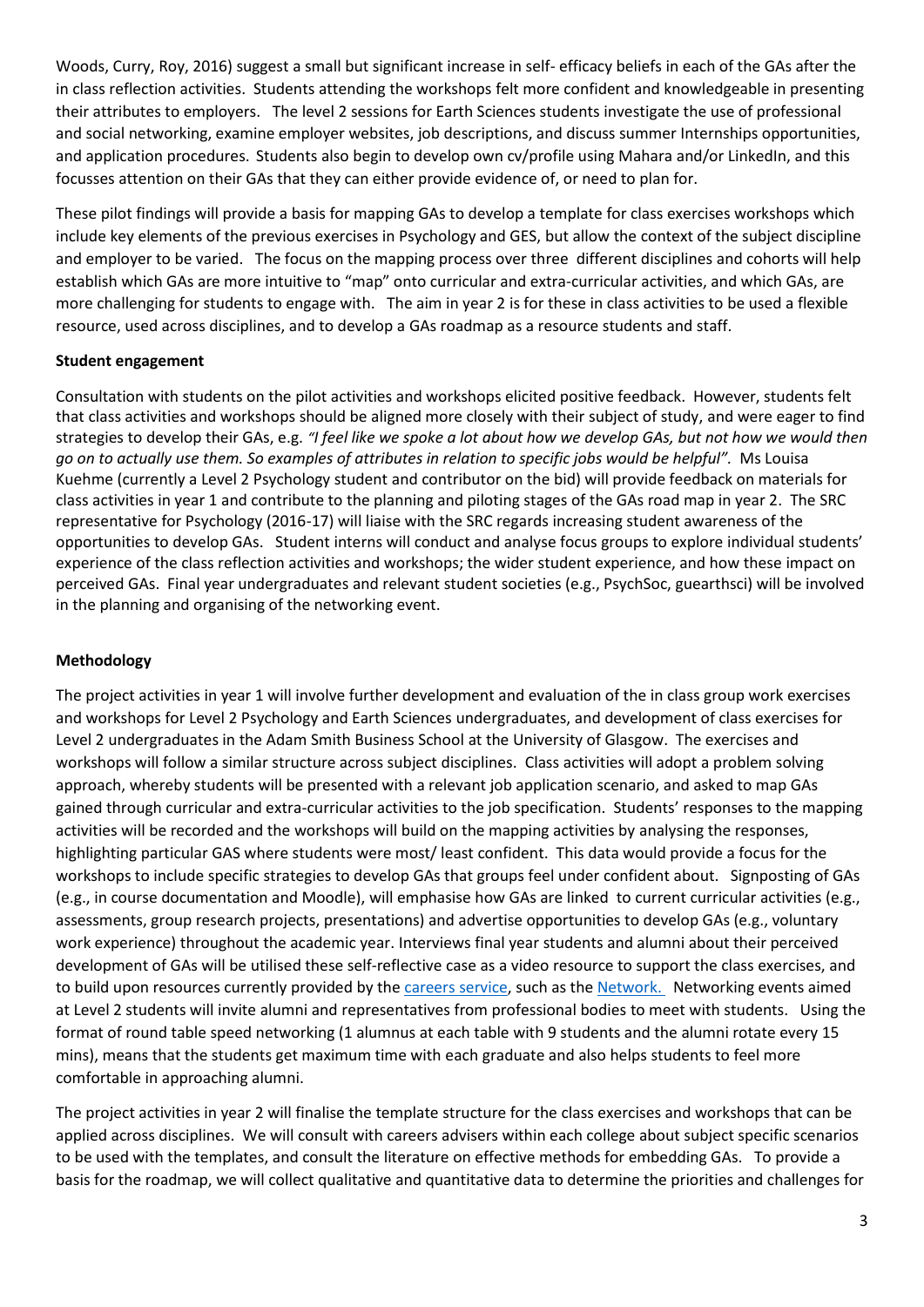pre-honours undergraduates in development of their GAs. Staff leading initiatives in GAs/employability will be consulted on how their work could form a case study in the road map and the priorities and challenges faced by staff in embedding GAs in the curriculum. In conjunction with the project outcomes of LEAF, we will work with staff from different schools on how the assessment of GAs varies across academic disciplines and level of study. The final stage of development of the roadmap would collate resources generated by the activities of the present project, resources currently available from the [careers service,](http://www.gla.ac.uk/services/careers/) [student focused websites,](http://www.gla.ac.uk/students/attributes) [good practice resources,](http://www.gla.ac.uk/services/learningteaching/resourcesforstaff/goodpracticeresources/graduateattributesemployabilityandpdp/) and external resources. The web resource would be designed using the T4 content management system and adopt a structure similar to th[e QAA enhancement themes](http://www.enhancementthemes.ac.uk/enhancement-themes/current-enhancement-theme/transitions-map) transitions roadmap, alongside consultation with Careers DiCE group (Digital Communications and Engagement) and LTU on the location and signposting of the project resources and roadmap.

#### **Timetable**

|                      | <b>Stage of Project</b>                                                                                                                                                                                                                                                                                                                                                                                                                                                                                                                                                        | <b>Milestones</b>                                                                                                                                                                                                                                                                                                                                                                                                                                                                   |
|----------------------|--------------------------------------------------------------------------------------------------------------------------------------------------------------------------------------------------------------------------------------------------------------------------------------------------------------------------------------------------------------------------------------------------------------------------------------------------------------------------------------------------------------------------------------------------------------------------------|-------------------------------------------------------------------------------------------------------------------------------------------------------------------------------------------------------------------------------------------------------------------------------------------------------------------------------------------------------------------------------------------------------------------------------------------------------------------------------------|
| Aug-<br>Sept<br>2016 | Submit ethics application to CoSE<br>$\bullet$<br>ethics committee.<br>Design template for class activities<br>$\bullet$<br>and workshops.<br>Develop class activities and<br>$\bullet$<br>workshops for Level 2 Earth<br>Sciences students (30 <sup>th</sup> Sept).<br>Include signposting of GAs in<br>$\bullet$<br>course materials (Psychology).                                                                                                                                                                                                                           | Ethics application approved (September 2016)<br>$\bullet$<br>Template for GAs class activities piloted in<br>$\bullet$<br>Psychology (September 2016).<br>GAs class activities delivered to Level 2 Earth<br>Sciences students and evaluated using pre<br>and post evaluation measures. (October<br>2016).<br>Level 2 Psychology course documentation<br>ILOs updated to include how students'<br>achievement of the ILOS map onto specific<br>Graduate Attributes (September 2016) |
| Oct-<br>Dec-<br>2016 | Submit ethics application to CoSS<br>$\bullet$<br>ethics committee.<br>Recruitment of RA (starting in<br>٠<br>January 2017), including<br>development of job specification<br>and advertising.<br>Recruit student interns and GTAs.                                                                                                                                                                                                                                                                                                                                            | Ethics application approved.<br>$\bullet$<br>UG interns and GTAs (PG) appointed -starting<br>$\bullet$<br>in January 2017.<br>RA interviews conducted and RA appointed to<br>$\bullet$<br>start in January 2017.                                                                                                                                                                                                                                                                    |
| Jan-Mar<br>2017      | RA starts work on the project.<br>$\bullet$<br>Analyse evaluation of Level 2 Earth<br>$\bullet$<br>Sciences GAs class activities.<br>Deliver class activities and<br>$\bullet$<br>workshops for Level 2 Psychology<br>students.<br>Develop and deliver activities and<br>$\bullet$<br>workshops for Level 2 students in<br>the Business School.<br>Alumni recruited.<br>Plan and organise first Alumni<br>event<br>Recruit participants for case<br>$\bullet$<br>studies.<br>Conduct interviews for case<br>studies.<br>Edit video recordings of case<br>$\bullet$<br>studies. | First phase of data collection (Level 2 Earth<br>Sciences) analysed.<br>Psychology & Business School GAs class<br>$\bullet$<br>activities delivered and evaluated using pre<br>and post evaluation measures<br>Careers workshops & alumini event<br>$\bullet$<br>successfully delivered.<br>Interviews recorded.<br>Video case studies available on Moodle and<br>Careers Service website.                                                                                          |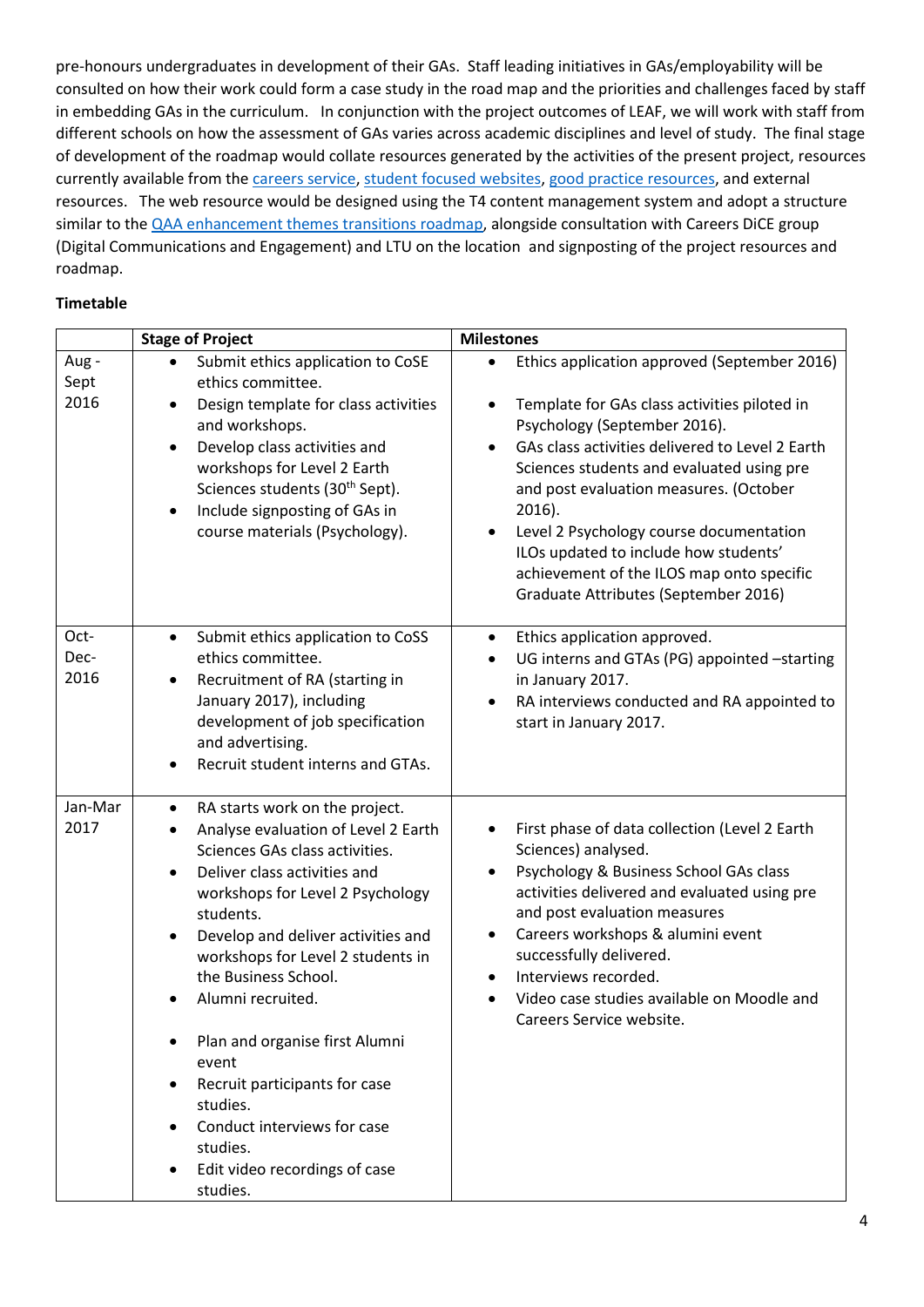| April-<br>July<br>2017  | Collect end of year GAs survey data<br>$\bullet$<br>and employability experience data.<br>RA/ Student interns collect focus<br>group data and analyse evaluation<br>data from Level 2 Psychology and<br><b>Business School GAs class</b><br>activities.                                             | All data collected and transcribed.<br>$\bullet$<br>Dissemination of year 1 project outcomes.<br>$\bullet$                                                                                                                                          |
|-------------------------|-----------------------------------------------------------------------------------------------------------------------------------------------------------------------------------------------------------------------------------------------------------------------------------------------------|-----------------------------------------------------------------------------------------------------------------------------------------------------------------------------------------------------------------------------------------------------|
| July-Aug<br>2017        | Conduct literature review.<br>$\bullet$<br>Consult with careers advisors in<br>each college.                                                                                                                                                                                                        | Templates available as LTC Good Practice<br>$\bullet$<br>Resource.<br>Apply template for pre-honours class<br>activities and workshops to further subject<br>disciplines in colleges of MVLS, Social Sciences<br>& Arts (following on from Year 1). |
| Sept-<br>Oct<br>2017    | Evaluate impact of 2016 Level 2<br>class activities on Level 3<br>engagement with PDP.<br>Collect data from staff and<br>students.<br>Consult with careers service, LTU,<br>$\bullet$<br>& SRC on student and staff<br>resources.<br>Plan and organise second /third<br>$\bullet$<br>Alumni events. | Evidence, data and materials collated for the<br>$\bullet$<br>roadmap.                                                                                                                                                                              |
| Nov-Dec<br>2017         | Design and develop pilot GAs<br>$\bullet$<br>roadmap                                                                                                                                                                                                                                                | Road map available on University of Glasgow<br>$\bullet$<br>website (internally).                                                                                                                                                                   |
| Jan-<br>March<br>2018   | Evaluate GAs roadmap.<br>$\bullet$                                                                                                                                                                                                                                                                  | Road map tested by a small group of staff and<br>$\bullet$<br>undergraduates from each college.                                                                                                                                                     |
| March-<br>April<br>2018 | Update roadmap according to staff<br>٠<br>and student feedback.<br>Launch GAs roadmap.                                                                                                                                                                                                              | Road map available on University of Glasgow<br>$\bullet$<br>website.                                                                                                                                                                                |

### **Evaluation**

In year 1 students will be surveyed before and after the class activities/ workshops using a measure of student selfefficacy beliefs in the University of Glasgow GA Framework before and after the class activities. Self-efficacy is defined as "judgments of capabilities to organize and execute courses of action" (Bandura, 1986, p.391), is known to predict educational and career outcomes (Gore, 2006) and play a key role in transitions through university (Cheng, Pringle-Barnes, Edwards, 2015). Student knowledge of and confidence in key employer requirements, common interview questions, and presenting attributes and skills to employers before and after the workshop activities. In the post class activity survey, we will also measure self-esteem (Rosenberg, 1965). Previous research has shown that self-esteem is known to predict employability (Fugate, Kinicki & Ashforth, 2002, Potgieter 2012), and may play a moderating role in student engagement with GA activities. In April-May 2017 we will survey of the effectiveness of the project activities and resources in in the longer term (e.g., students' decisions to develop their GAs further via extra-curricular activities) using a short survey combined with the Employability Experience Questionnaire (Yorke & Knight, 2007). We will use student led focus groups to explore students own experience of the class reflection activities and workshops.

In year 2 we will evaluate the pilot version of the GAs road map with a focus on priorities in mapping GAs from a student and staff perspective, perceived changes in student awareness of GAs and their application beyond university, usage statistics, ease of use and navigation, and applicability. We will also measure of the impact of the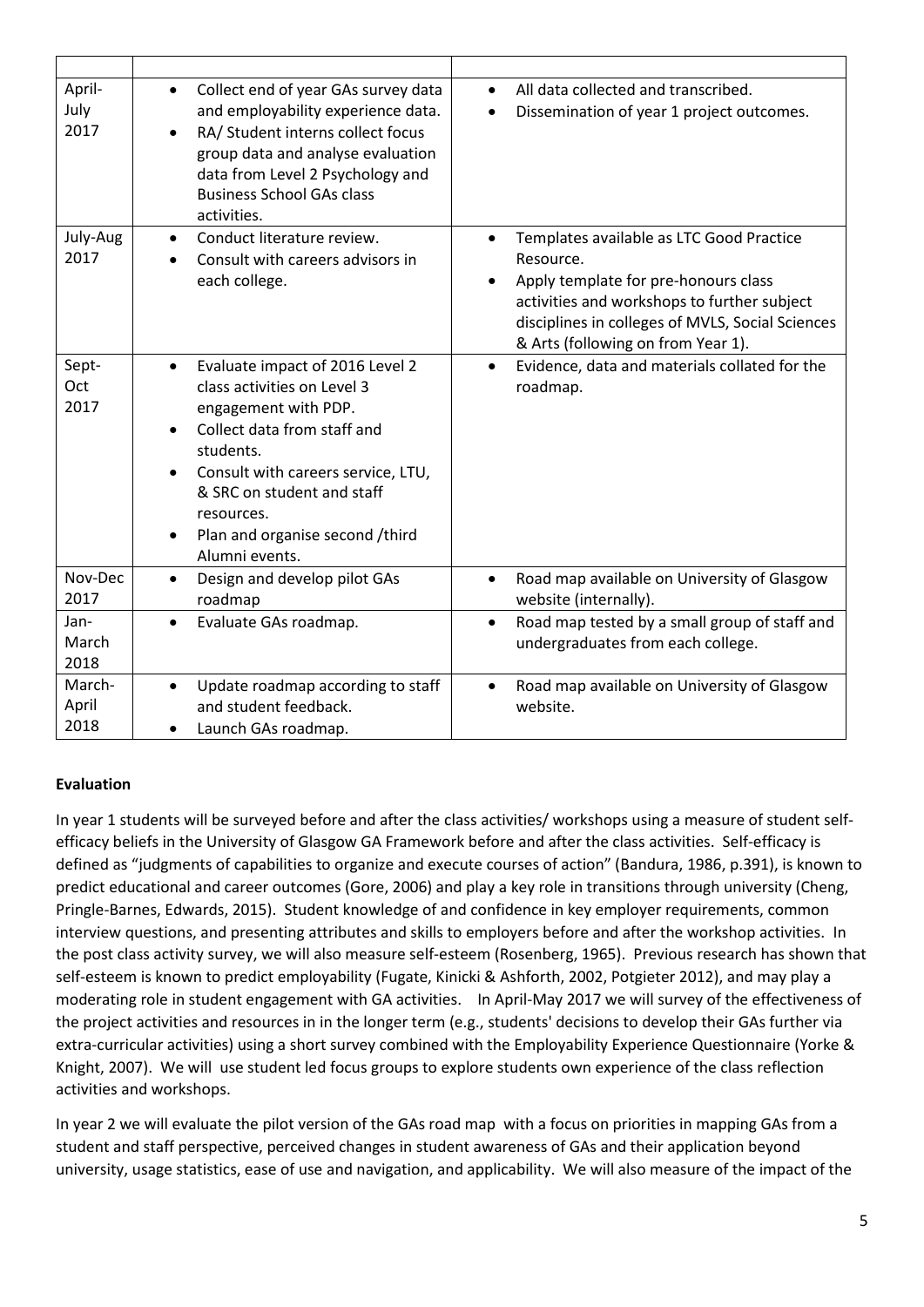Level 2 activities on a sample of students who have progressed to Level 3, looking at student engagement in honours employability and PDP programmes.

## **Transferability**

The project activities in year 1 are sustainable in that course materials will be made available as a good practice resource on the Learning and Teaching Centre webpages for staff. The template for the class exercises and workshops will be flexible, fitting a range of disciplines (e.g. using a graduate job specifications for the civil service/HR/business), thus will impact beyond a single subject. Class activities are relatively short (30 minutes), designed to be integrated into existing practical classes or tutorials, and delivered by staff as part of their normal teaching duties. Workshop materials can be updated and delivered to future cohorts as part of existing careers service provision, and it is anticipated that the alumni event would become an annual fixture in the diary. The roadmap developed in year 2 would be available internally and externally via the University content management system (T4), and consultation with each college will ensure it is a viable resource for all subject disciplines in the University, particularly non-vocational degree subjects. The project will work in in conjunction with the LEAF toolkit –linking assessment and feedback practices to GAs where appropriate. On a national level, this project reflects the current QAA enhancement theme on Student Transitions with transition to employment being a key factor on the [Transitions Roadmap.](http://www.enhancementthemes.ac.uk/docs/publications/transitions-map.pdf?sfvrsn=8) The project evaluation outcomes on self-efficacy will build upon work on [transitions skills and](http://www.enhancementthemes.ac.uk/enhancement-themes/current-enhancement-theme/transition-skills-phase-1.)  [strategies](http://www.enhancementthemes.ac.uk/enhancement-themes/current-enhancement-theme/transition-skills-phase-1.) (Cheng et al, 2015). By encouraging GA awareness at an early stage, the project reflects Stage 1 of the HEA UK framework for embedding employability in higher education (HEA, 2015). The initial outcomes of Year 1 of the project would be disseminated at, a suitable national higher education learning and teaching conference. A guide to implementing the class activities could be delivered as a Learning and Teaching Centre workshop. We intend to submit manuscript for publication also be submitted to a relevant HE journal after completion of Year 1 of the project.

#### **Budget**

| <b>Staff</b>                                                                | <b>Salary Scale and contract</b>                                          | <b>Hours</b>                     | <b>Total</b>           |
|-----------------------------------------------------------------------------|---------------------------------------------------------------------------|----------------------------------|------------------------|
| RA Year 1                                                                   | Grade 6 spine point 25 Atypical<br>worker.                                | 16.5 hours p w * 28<br>weeks     | 8311.00                |
| RA Year 2                                                                   | Grade 6 spine point 25 Atypical<br>worker.                                | 10 hours p w * 43<br>weeks       | 8720.00                |
| Student Interns Year 1                                                      | 2 * scholarship                                                           | 40 hours each at<br>£250 stipend | 500.00                 |
| <b>Student Interns Year 2</b>                                               | 2 * scholarship                                                           | 40 hours each at<br>£250 stipend | 500.00                 |
| GTA support for development<br>/delivery of careers workshop<br>and events. | GTA hourly rate (including NI and<br>Holiday pay)                         | 40 hours @ £19.20<br><b>PH</b>   | 864.00                 |
| <b>Consumables</b>                                                          | <b>Details</b>                                                            |                                  |                        |
| Refreshments for 3 alumni<br>event(s)                                       | 20 bottles wine, cheese/nibbles, juice,<br>water for 60 people per event. |                                  | 445.00                 |
| Amazon vouchers for<br>participation in student focus<br>groups.            | $15 * f10$                                                                |                                  | 150.00                 |
| Amazon Voucher as incentive<br>for survey                                   | $20 * f10$                                                                |                                  | 200.00                 |
|                                                                             |                                                                           |                                  | Year $1 =$<br>10470.00 |
|                                                                             |                                                                           |                                  | Year $2 =$<br>9220.00  |
|                                                                             |                                                                           |                                  | 19690.00               |